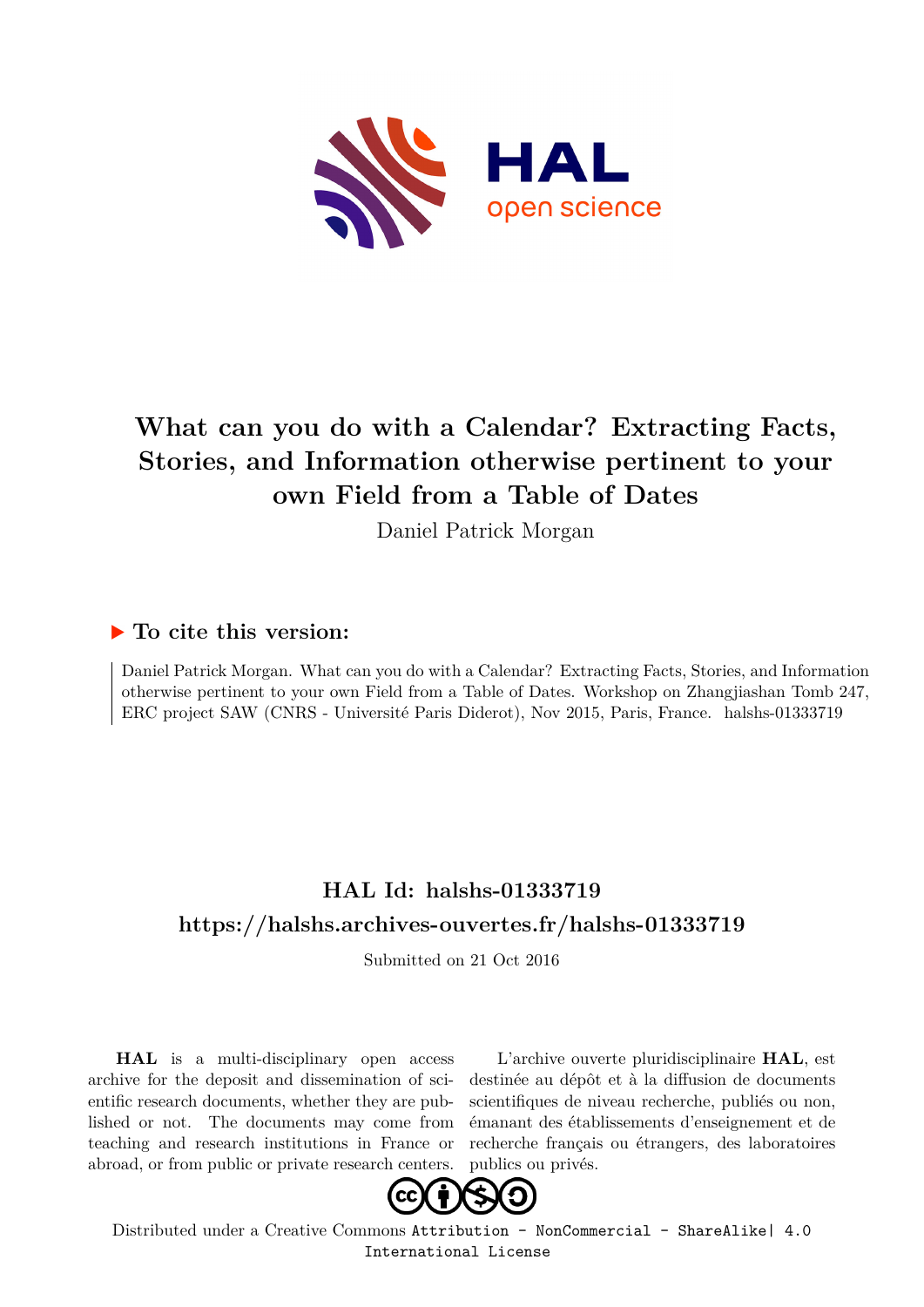#### What can you do with a Calendar? Extracting Facts, Stories, and Information otherwise pertinent to your own Field from a Table of Dates

Daniel Patrick Morgan ERC Project SAW (CNRS – Université Paris Diderot)

Presented at

Workshop on Zhangjiashan Tomb 247 25 November 2015

#### **Introduction**

A couple of years ago, while writing a chapter on calendars, I was hanging out with a friend, and I suggested he might look in to *rìshū* for what he was doing. My friend sighs and says, « I can't imagine anything more boring »; « What about calendars? », I ask, to which his response was « Oh, god, you're right, I forgot about those! ». Calendars are an afterthought: even when you're making a mental list of the texts that you would never want to read, calendars don't even make the list. They're not poetry, they're not philosophy, they're not treatises on law, medicine or mathematics, nor are they the sort of administrative documents that reveal things about taxation or military life... *calendars* are simply not something you sit down to read. But, they *are* manuscripts.

There are people who make it their career to study these manuscripts, and what they do is *interesting*, but it's also *very insular*, and it probably doesn't make it to your bedside table, and that's fine... I'm not here to lecture you to read all of Zhāng Péiyú; *rather*, what I want to do is talk about what *you*, a specialist of *x*, *y*, or *z* literature, can get out of a calendar. I'm going to proceed in three parts: first, I'm gonna introduce the Zhāngjiāshān « calendar », or « lunation table », as I call it; second, I'm going to summarise what scholars have done with *this* and other manuscripts like it; then, I'm gonna talk about would we *could* do, focusing on the big questions. For example: How do we date a tomb? Are tomb texts « real », or *míngqì* funerary objects? Did tomb texts belong to the occupant in *life*, or only after death? Are they *written* by the occupant, or by someone else? And, how are they *written* in the first place?

#### **Introduction to the ZJS M247 lunation table**

So, the Zhāngjiāshān « calendar » is composed of 18 slips, 23 cm in length, and bound in two places around the centre. In terms of contents, each slip lists the new moon days of a single year: « Year 12: month ten, *guǐ-wèi*; month eleven, *guǐ-chǒu* », and so on*.* And this runs from Gāozǔ 5 to Gāohòu 2, 202 to 186 BCE. We also have two personal notes. Under 201, month nine, we have: « Newly surrendered to the Han » and, under 195, month six, we have: « Sick, relieved [of office] ».

As to codicology, one notes that the *scripteur* writes two of these years onto the verso, rather than writing one year on two adjacent slips, so the organisational logic is clearly *tabular*. Now, that's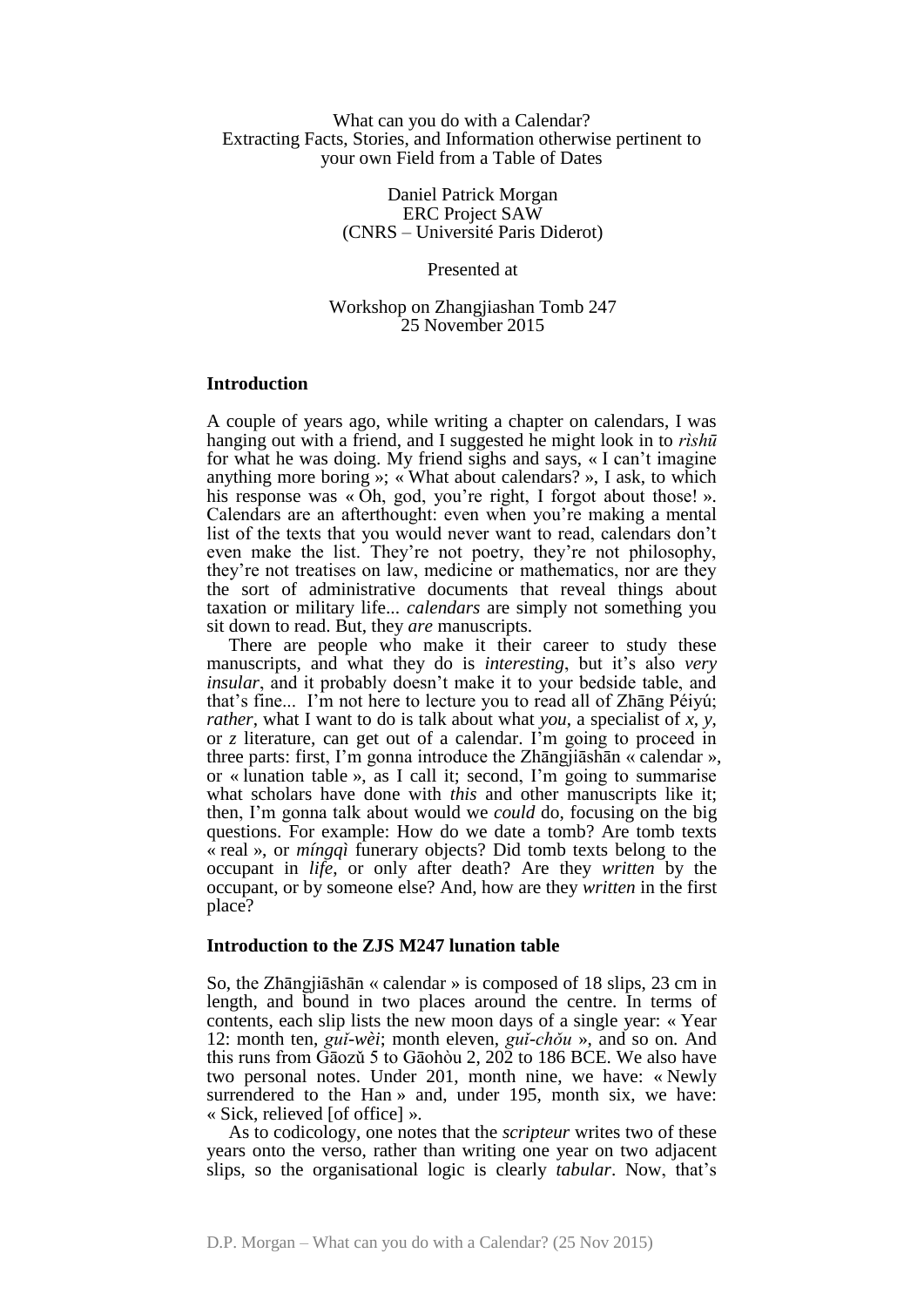about all there is to say about the manuscript *itself*. It's not that interesting, *as such*, compared to something like the *Èr-nián lǜ-líng*, *but*, we have ways of making it talk.

#### **What's been done?**

The first thing that we do with a calendar is check it against historical lunation tables, like Zhāng Péiyú, or the online dateconversion site provided by Academia Sinica. This is how we identify « shí-èr nián » with « Gāozǔ shí-èr nián », so we know what year we're talking about—196 BCE, in this case. Now, the thing is, the sort of historical tables you see here are not completely reliable, so scholars like Zhāng Péiyú and Lǐ Zhōnglín, for example, correct one against the other. But we're not going to go into that, because it's … boring.

Anyway, once we've established the year—or *years—*of a « calendar », that gives us a *terminus post quem* for the burial. Why? Well, *today*, when you buy a calendar, you can only buy one for *this year* or *the next*, but nothing is stopping you from calculating one for, say, 2020. The problem is this: *We* use the Common Era, but if we were using *reign-years*, who's to say if 2020 is Hollande 9 or Le Pen 4 ? If you can't see the future, you can't make a calendar for it. So, a « calendar » gives us a *terminus post quem*, and that's how we date the Zhāngjiāshān tomb: to quote the editors, the lunation table puts the burial « in, or not long after, 186 BCE ». *This*, by the way, is how we date many other tombs from the period. Zhōujiātái Tomb 30, for example, has a calendar for 209 BCE, from which the editors deduce « the upper limit for the year of interment »; Kǒngjiāpō Tomb 8, likewise, has a calendar from 142 BCE...

So, how « long » is « not long after »? Well, in the case of Kǒngjiāpō, you have a « calendar » for 142, and you have a *gào-dì shū* dated to month one, day eight, of the same year, so the deceased is buried with a calendar for the upcoming year. At Mǎwángduī, however, you have the *Wǔ-xīng zhān*, whose planetary tables cover 246 to 177 BCE, *but*, you also have a burial tag dating to 168, so *here*, « not long after » is *nine years*. Think about this: in the one case, you have a *li* for the future, one that the deceased could really only use in the afterlife, and in the other, you have a *li* for the past, which was either for some sort of historical reflection in the afterlife, or, one imagines, it was something that belonged to him in life. Now, the Zhāngjiāshān « lunation table », the Kǒngjiāpō « calendar », and the Mǎwángduī « planetary tables » are all within the purview of *li*, *but*, they're not at all the same sort of text, so we can't really deduce a single pattern from such objects.

The third thing we do with « calendars » is mine them for information about the tomb occupant. Everyone does this; the assumption is that any *diary* you find in a tomb must belong to the occupant, *and not*, for example, that the son puts *somebody else's diary* into his father's tomb. This is what we learn about the occupant of Tomb 247: he was was born; he surrendered to Han authorities in 201; he fell ill and left office six years later, in 196; he stopped filling out his « table » nine years later, in 186; and then he died. Now, the corpse itself has « disintegrated », according to the site report, but the presence of a dove-head staff in the inner coffin points to an age of at least 70, so it makes sense that he might be « relieved of office » due to « illness » at that age.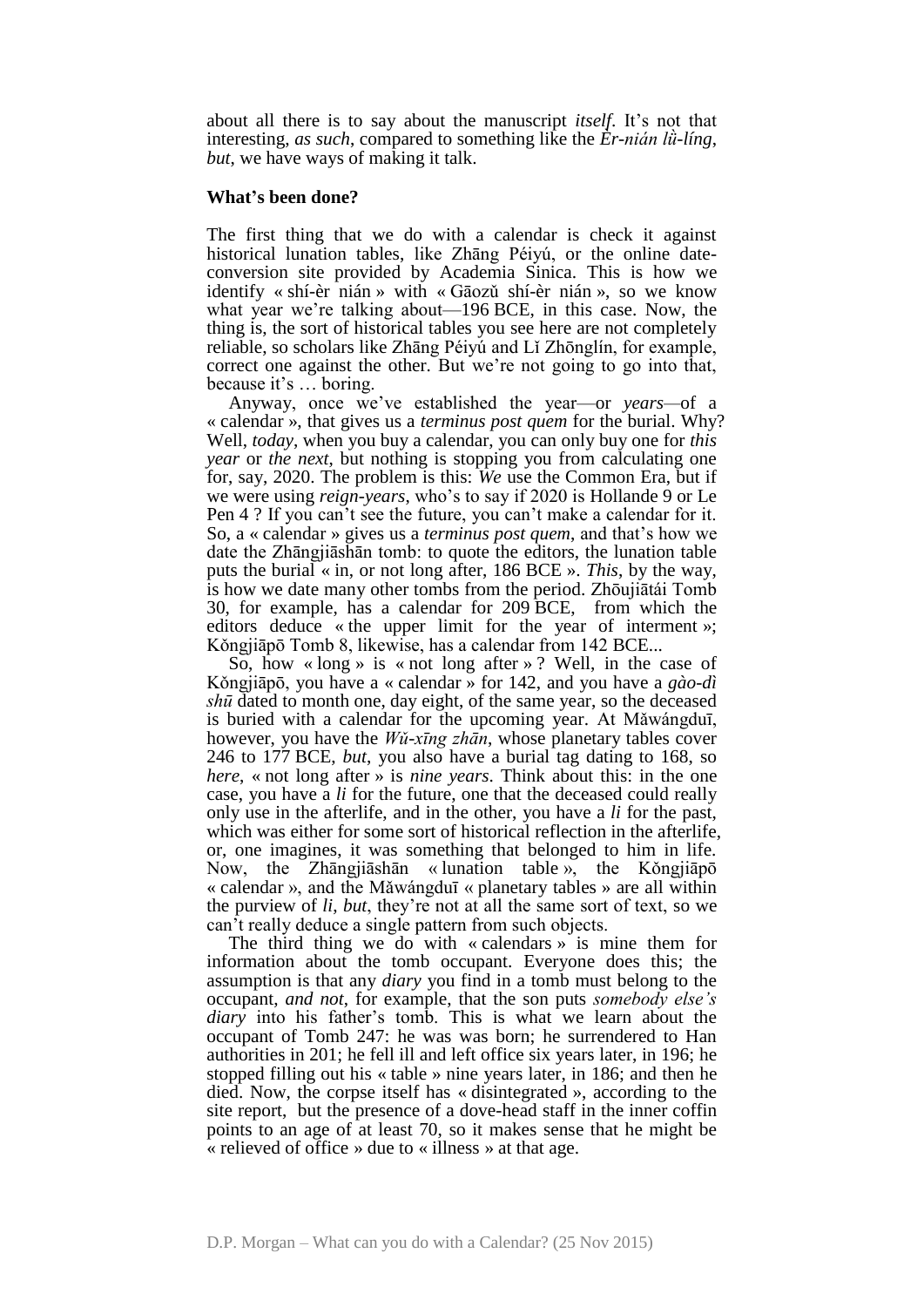#### **What can be done?**

That's what *has* been done, but we can do more. First, if you have the tomb occupant's *diary*, then you have his handwriting; if you have his *handwriting*, then you can see if he wrote the other texts with which he's buried. You do *that*, and you have positive evidence on the question of whether these texts are *acquired* or if they're *personal creations*. And if it's the *tomb occupant* who wrote those texts, they can't be *míngqì*.

Second, « calendars » provide us with a special window into transmission and copying practices. Early Chinese manuscript studies is focused on classics and philosophical literature. On the technical side, we have people working on divination, medicine, law, and administration, but there aren't a lot of us, and there's a clear divide between what we're doing and what you see, for example, the recent monographs by Matthias Richter and Dirk Meyer. I think it's important that we build bridges, especially those of us in technical fields, because, when you have manuscripts like the *Èr-nián lǜ-líng*, *Yǐn shū and Gài lú* in the same tomb, I suspect that they're not *radically* different in terms of how they came to be—that the *Gài lú* alone was produced *this way* because it's « philosophy ».

Karine and I have begun working on mathematical manuscripts with an idea of adding to the conversation. Now, the thing that's great about math texts—*and calendars*—, in this regard, is that: they are repetitive and limited in vocabulary, which makes them *perfect* for codicological analysis, and that they are comprised largely of *numbers—*and *tiān-gān dì-zhī*—and when you're dealing with *numbers*, you can say for certain what is a mistake, *and what kind of mistake it is.*

Calendars, of course, are *documents*—rather than treatises written for the sake of posterity—and that bridges us with with administrative texts, in terms of how documents and literature might circulate differently. *Everything* I think we can do with calendars rests on a single assumption—that they are *personal property* and *personal creations—*and, while this is a *common assumption*, it must, *as such*, be questioned. Before we get to that, though, I want to show you why it matters.

#### **Handwriting analysis**

As of a month ago, I was unable to connect the lunation table to any of the other hands present at Zhangjiashan. The problem is that the table is kind of limited, as none of the characters I was looking for really appear there. All we have is *part* of a single *wéi*. That's not much of a sample, when the *Suàn-shù shū*, for example, that has 287, but we can say that this *wéi* only really looks like hand B of the *Suàn-shù shū* and *Zòu-yàn shū*. The lunation table has plenty of other characters, of course, but things like *yuè*, *nián*, *zhēng* and *wǔ* are a little more variable within each hand...

Anyway, last week I sat down to try again with what we have. After several bad ideas, I began to notice that the way the lunation table writes *wǔ* is both consistent & unique, which is to say that most of the Zhāngjiāshān corpus is careful to connect the lines. Only three other script-groups left the character open: hand B of the *Suàn-shù shū* and *Zòu-yàn shū*, and the *Mài shū*. Looking at *yuè*, most of the Zhāngjiāshān corpus uses slanted, curving strokes on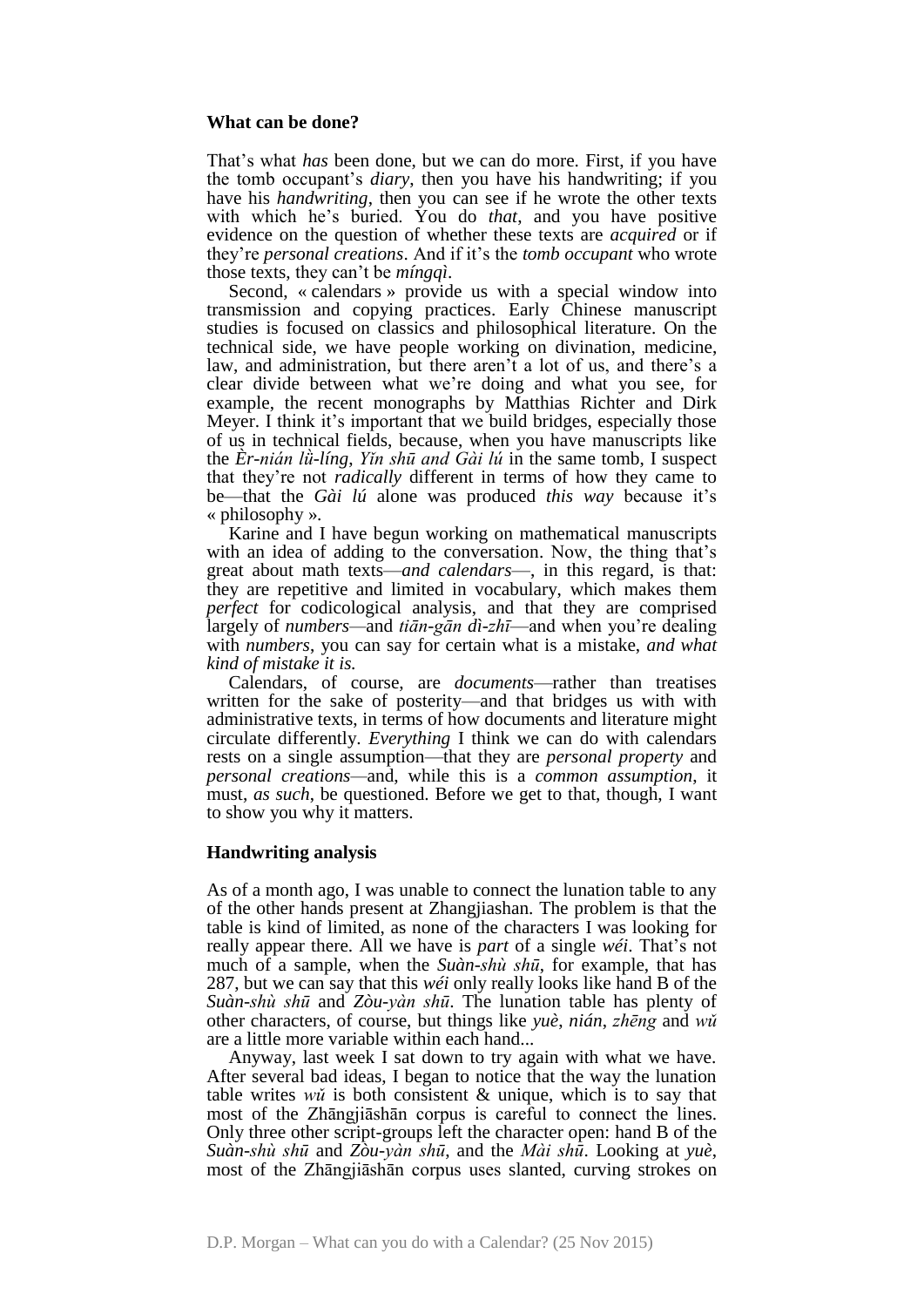the outside, while the lunation table prefers a more boxy form, *with* or *without* a slight outward curl at the bottom. That also matches what we see in hand B of the *Suàn-shù shū* and *Zòu-yàn shū*.

In the corpus-wide analysis from a month ago, if you recall, I had I had independently identified hand B of the *Suàn-shù shū* and *Zòuyàn shū*. They don't look the same : just about every one of the character forms here is different, but *that*, I suspect, is a matter of *script*. I say that because, of course, because I began by separating out the scripts, and moved from there to script-independent features like, in this case a boxy *yuè*, and an idiosyncratic *wéi*. Now, I could be wrong. I'm learning as I go, and it wouldn't surprise me if there's a better way to do this, but for now, let's say that I'm right.

If I'm right, the man who wrote the lunation table wrote part of the *Suàn-shù shū.* « Which part ? », you ask... Well, *Scripteur* C *in purple*—is the one who wrote the headings and the sample problems, which is to say that if Karine and I are right about this manuscript, *Scripteur* C is the teacher.

In the *Zòu-yàn shū*, *Scripteur* C appears to have written the following sections. I have no idea what this means, because I have never really read the *Zòu-yàn shū*, so hopefully you can tell me. Anyway, what I find noteworthy, in my ignorance, is that here again it is *Scripteur* C who appears to be leading, as in the section starting « Huáiyáng shǒu-xíng xiàn-yuàn xīn qī-yù », it is A who finishes what C began.

OK, so: *Scripteur* C wrote the lunation table and led the *Suànshù shū* and *Zòu-yàn shū. Scripteur* C looks like a teacher. By merit of the lunation table « diary », if you will, we assume that *Scripteur*  C is the tomb occupant. And if *Scripteur* C is the tomb occupant, then the *Suàn-shù shū* and *Zòu-yàn shū* did not come from a « funerary workshop », nor can they be *mingqi.* And, *if so*, we can extend this sort of analysis to other corpora and begin an *empirical* discussion of what individual tomb occupants did and didn't write. This of course brings us back to the assumption underlying the way we use calendars—that a tomb calendar recording business, travel, illness, and so on is talking about the tomb occupant, and not somebody else. This seems self-evident... to me... but I'm always surprised by the stuff that my historical subjects thought was normal, so it's worth questioning.

#### **Does the « calendar » belong to the tomb occupant?**

First of all, « calendar » is a clumsy word, because it we apply it to different things. Scholars recognise an absolute divide in the archaeological record *circa* the seventh century between self-styled *jù-zhù lì-rì* almanacs, of the sort we find at Dūnhuáng, and so-called *lì-rì* « calendars ». So we're talking about the latter. « Calendar », in this sense, is a catch-all for everything that's not a *jù-zhù lì-rì* some sixty manuscripts and manuscript fragments from 213 BCE to 630 CE. This corpus is nowhere near as homogeneous as the *jù-zhù lì-rì*, and Alain Arrault, Yoshimura Masayuki and myself have all proposed our own calendar typologies. But for the sake of today, let's work with the following: You have day calendars and you have lunation tables; within day calendars, you have « public calendars » for display and « private calendars » for record-keeping; and within *lunation tables*, you have annual tables, and multi-annual tables.

This is a reconstruction of the « Sà-sì nián zhì-rì » from Zhōujiātái tomb 30—a private day-calendar for 213 BCE. The manuscript is divided into six registers, each register running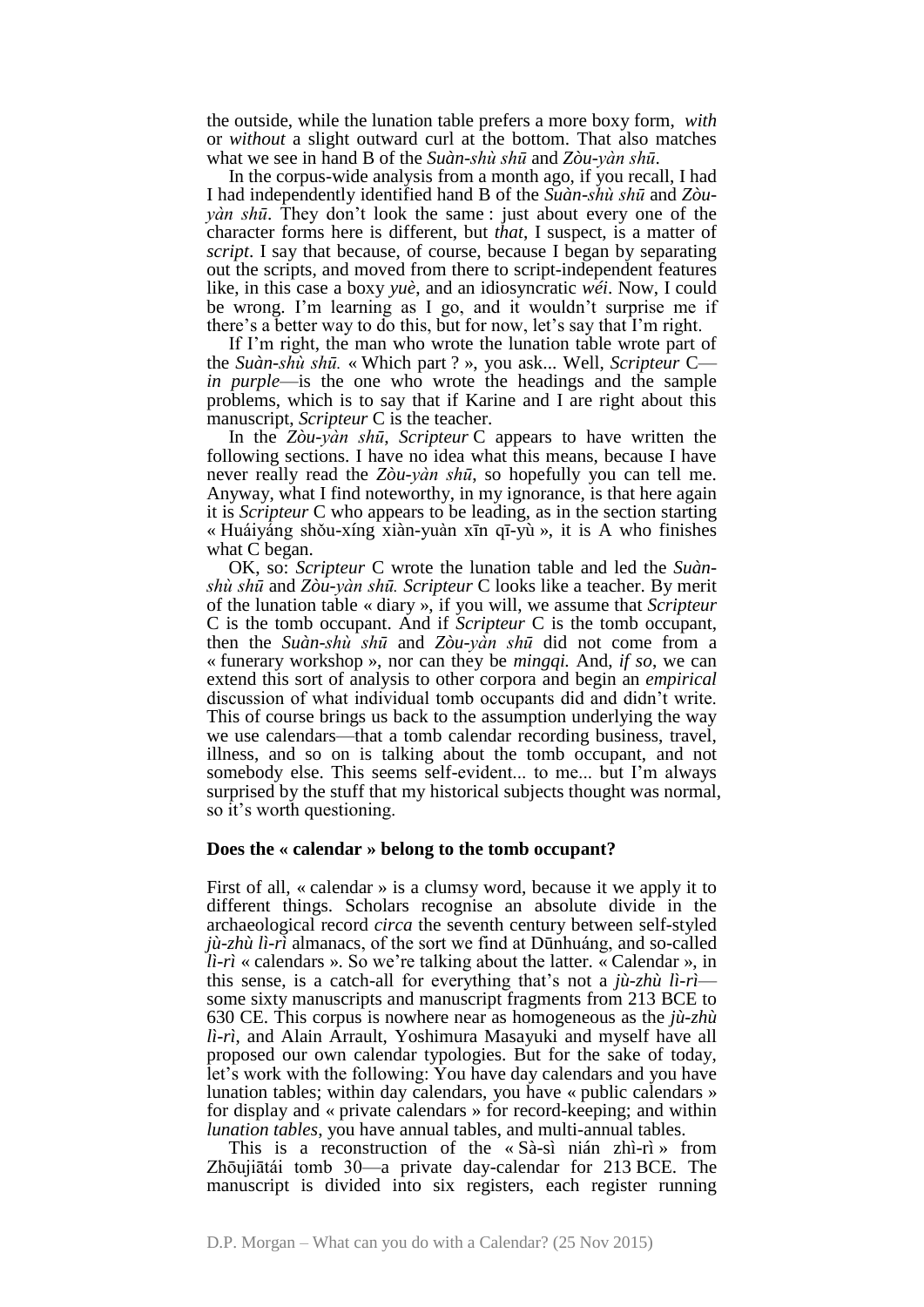through the days of two successive months. The layout is designed for annotation, and here we have notes about travel, lodging, administration and construction.

In the Yuèlù shūyuàn collection we have *another* « Sà-sì nián zhì-rì ». The layout is identical. This *too* has notes, mostly about one Téng, in the third person, his travels, lodging and administrative business, but we also have entries on illness, archery and someone else's death.

We have a total of six *zhìrì* from 213 to 170 BCE, three from southern tombs and three from the Yuèlù shūyuàn collection, which probably also derives from southern tombs. The fact that all six are identical in layout, and that five bear the title *zhìrì*, means that we're probably looking at a standard document-type, and so it's safe to talk about the Zhōujiātái manuscript as a « zhì-rì ». Two of these are unpublished, so we can't say what's in them, but the other four all gravitate towards matters of travel and administration.

The fact that the Yuèlù shūyuàn collection features a « private » or « personal » *zhìrì* has led scholars like Lǐ Líng and Sū Jùnlín to debate whether these things are personal diaries or official documents. Either way, they are specific to the individual, because we either have no name associated with the actions as we would expect of a diary, *or* we have one name appearing consistently throughout. If the document was meant to keep track of *multiple*  individuals, an entry like « day *dinghai*: sick » would tell you nothing.

Here we have what I classify as a « display calendar », this one, entitled « Qī nián lì rì », comes from Yínquèshān tomb 2, but we have something like 30 of these from Northwest administrative sites. What's different? The layout, first of all: each month has its own register; each slip is labelled with an ordinal day-number; and the *gān-zhī* are written horizontally. So too are the annotations different: you have holidays, *qi*, and hemerologies, but nothing at all of an individual nature. The biggest difference... is how big they are, both in terms of physical dimensions and font. *This*, for the sake of comparison, is the Zhōujiātái *zhìrì* in the upper corner. All-in-all,  $\langle \cdot \rangle$  if  $\hat{\mathbf{n}}$  » would seem to label a document-type that is distinct from the *zhìrì,* and whose function is display.

So now we come to lunation tables. We have seven of these: one from Dūnhuáng, two from tombs, and three from administrative sites. Six of them are annual. In its simplest form, all you have is the month, the *gān-zhī* and the size; in some, like the one in the middle, you also have the sort of spare annotations you find on a public display calendar: i.e. holidays, *qi* and hemerologies. Zhāngjiāshān is the exception, here, because it combines several years into one, and because it inserts annotations of a personal nature into that list.

The Zhāngjiāshān table is personal property, and so too is that from Zhōujiātái. The owner of the Zhōujiātái lunation table has used the verso as a notepad.

Jiaping on month twelve, *wù-xū—*four days out from the end of the month.

Month twelve, *yǐ-mǎo*, arrived at court tax office a total of 20 mat cushions.

And then, we have a list of thirty *tiān-gān dì-zhī*. Now, it so happens that *these* are the *tiān-gān dì-zhī* of the very same month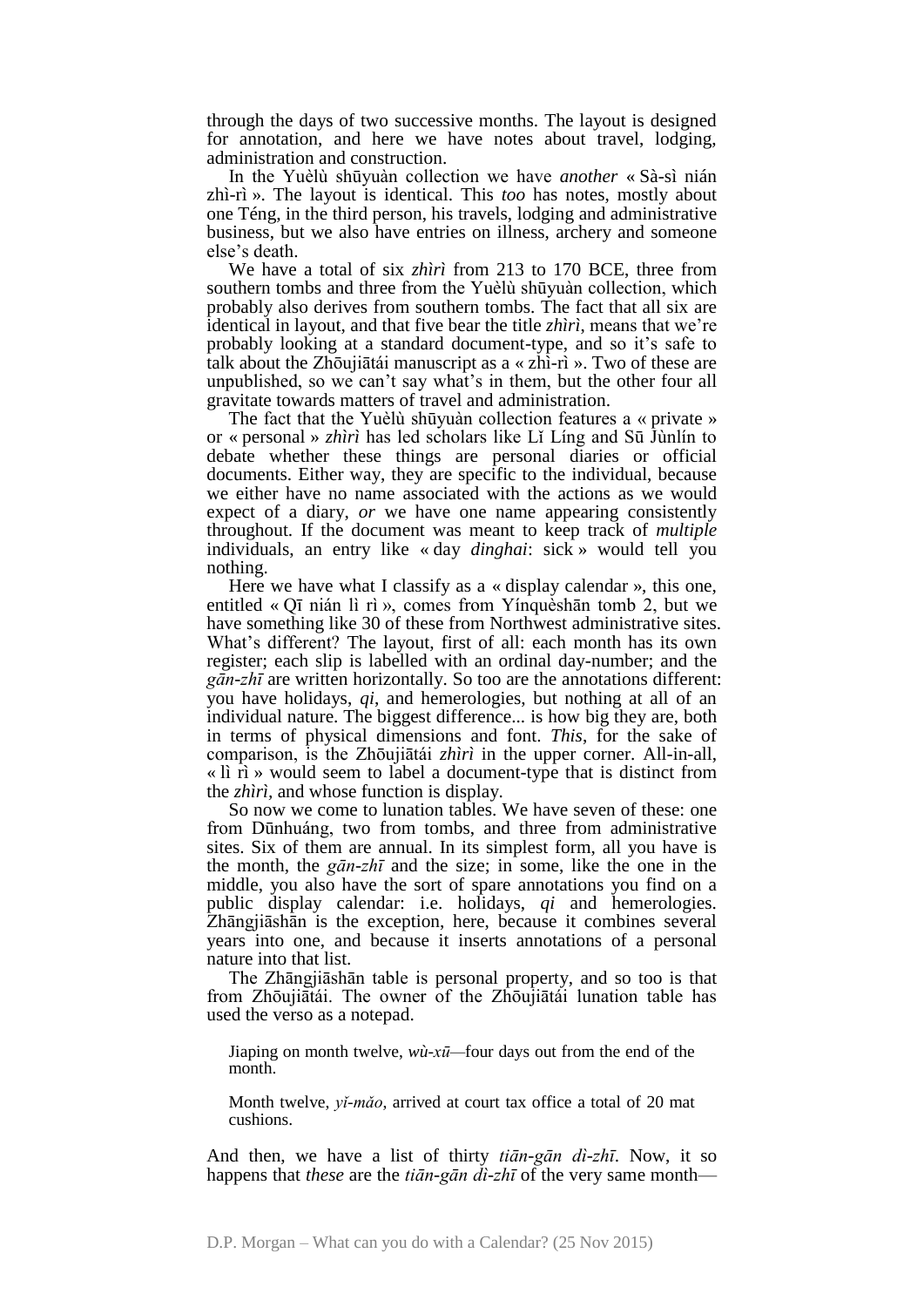month twelve—so, what the owner's done is expand the lunation table on the recto into a day table and he does this, apparently, to work out the number of days between sexagenary dates. This is important, and we'll come back to it, but let's first settle the question with which we began.

If a tomb has a « calendar », or a « diary », is that « calendar » *necessarily* the property of the tomb occupant while he was alive? Well, first we need to distinguish between « personal » and « public » calendars. And here there's some ambiguity, because we find « public » display calendars in private tombs, and « private » calendars conforming to public standards. Whatever « private » means, there are calendars that record *activities*—like going and sleeping and coming back—and those activities are specific to an individual. We can't *prove* that *that* individual is the tomb occupant, but we *can* try to falsify it.

One could look for *conflicting* diaries in the same tomb,

but *that* we've never seen. We *might* have two people in the Yuèlù shūyuàn calendars—Téng and Shuǎng—but we don't know here these manuscripts came from. You could also have travel records impossibly far from the tomb, but diaries from Jiānglíng describe Jiānglíng, and Yǐnwān, Yǐnwān. You could find a burial context that contradicts the diary, but that doesn't happen either. At Shuìhǔdì, the « biān jì nián » ends when the protagonist, Xǐ, is 46, and forensic analysis places the corpse at 40 to 45 years of age. At Zhāngjiāshān, the lunation table ends nine years after retirement, which fits with the occupant's dove-head staff and the *scripteur*'s apparent role as teacher. At Kǒngjiāpō, the deceased is buried with a calendar for a year in which he was not alive, and that calendar is blank. At Yǐnwān Tomb 6, furthermore, we have calling cards identifying the occupant with the *gōng-cáo*, and a calendar mentioning the unnamed author's appointment to that very office. I could go on, but the point is I think we're right to assume that « personal » tomb calendars belong to the men with which they're buried. The question, if we want to be thorough, is whether or not they *wrote* them, but luckily we know something about how calendars were made.

#### **Calendar-making**

Let's go back to the Zhōujiātái lunation table. What we see here is calendar-making. The owner uses the new moon of month twelve on the lunation table to make himself a day-calendar. I think that this is how it works. OK, prior to the 7th century, you have day calendars and you have lunation tables; after the 7th century, all you have is almanacs. Now, when you look at *li* procedure texts, which give you the mathematics to calculate the civil calendar, what they instruct you to compute is lunation tables—tables identical to those we see in the archaeological record.

Now, it just so happens, *in the 7th century*, that we a shift in vocabulary, (and I know this from exhaustive database searches): prior to the 7th century, people talk about « promulgating lunations » or « months ». It is *only in the Tang* that that a new expression appears: « promulgating the *li* ». The change of vocabulary coincides with a change in document-type, and the change in document-type roughly coincides with the popularisation of paper and printing. Now, whatever the cause-effect relationship, what's important is that everything points to the reliance on lunation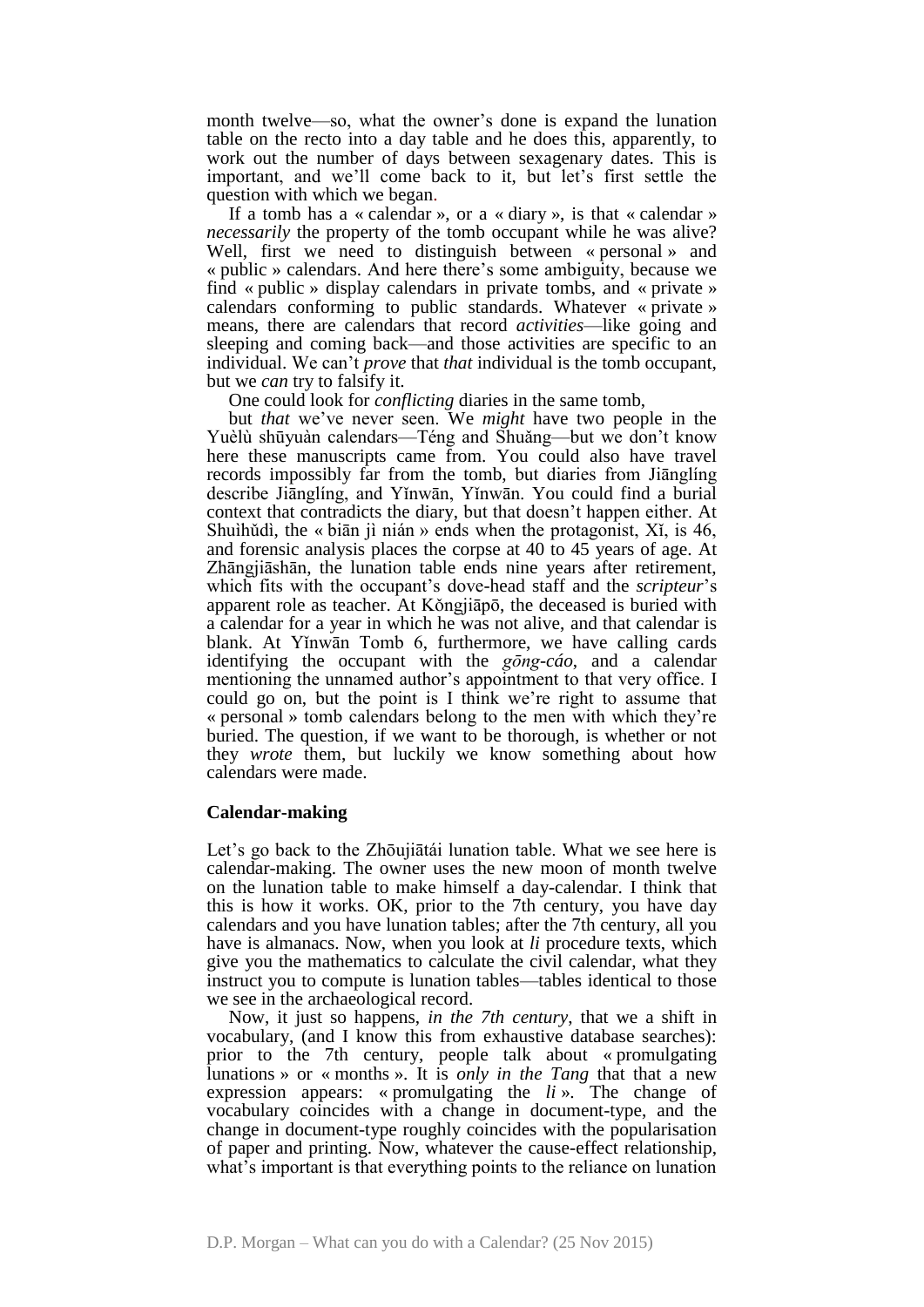tables for the computation and distribution of the early civil calendar.

The reason that distribution relied on lunation tables, I suspect, is because it relied on hand-copying, and this copying was « handled » by the individual. This, for example, is what the *Jí-xián zhù-jì* of *circa* 757 tells us:

Ever since its establishment in 725, the academy has been ordered to make 120 copies of the new *li* to disseminate to the kings and princesses of royal blood as well as the grand councillor, excellencies, ministers, etc. within month XI of every year. All of these are ordered to be distributed in red & black ink with annotations concerning the sequence of stars so that they may be passed around for copying.

120 copies is not a lot. Now, you would think that with printing, what would happen is that the state would centralise calendar production, taking it out of the hands of the individual. The calendar, after all, is one of the most sacred symbols of imperial dominion. *But* just look at the Tiān-shèng ordinances of 976:

Every year, the Clerk's Office is to create in advance a *liri* for the upcoming year, giving one copy each to the three capitals & various prefectures. [They] are to be dispatched sequentially, based on the measured distance of the journey required. The Privy Council disseminates [them] and are furthermore ordered to do so such that they arrive before the beginning of the civil year.

*One copy per prefecture—*and this is 141 years after the first ban on pirate woodblocks! So, if « *dì-xiāng chuán-xiě* » is how it worked in the age of printing, and in 725 this is probably how it worked earlier.

#### **« Pass around for copying »**

Now, there are all sorts of theories about how texts were copied in early China—dictation, memory, *visual* copying, oral transmission, and so on, and there are a lot of theories about whether or not copyists understood or could even read what they were copying, Literacy, orality, and, if I may, *numeracy*, are all interesting questions—questions that I myself have written upon—*but*... I would like to suggest that if we want clear answers to these questions, the best place to look is mathematics.

This is the Yuèlù shūyuàn « Sà-sì nián zhì-rì ». If we remember, the *zhì-rì* has two months per register, which works out 59 days. Now, the result of this is that we fall one day short of the sexagenary cycle, so the *tiān-gān dì-zhī* repeat moving one place left every register. Here I've circled *bǐng-wǔ*, so you can see how it repeats.

Now, the interesting thing is that *here*, the copyist makes a mistake in the fourth register, writing *bǐng-shēn* instead of *bǐng-wǔ and that mistake repeats in the fifth and sixth registers*. Why?- because he's visually copying from the preceding register.

Guess what—the exact same thing happens with the Zhōujiātái zhì-rì this time with *xīn-yǒu* and *xīn-chǒu*. But, there's an even bigger problem with this manuscript! The copyist forgets to leave a space at the end of a « small » month ten, as per the the *zhì-rì* format. When he gets to the second register, he then has to leave off the last day of month twelve, skipping day *bǐng-yín*. When he gets to the third register, however, he goes straight through, which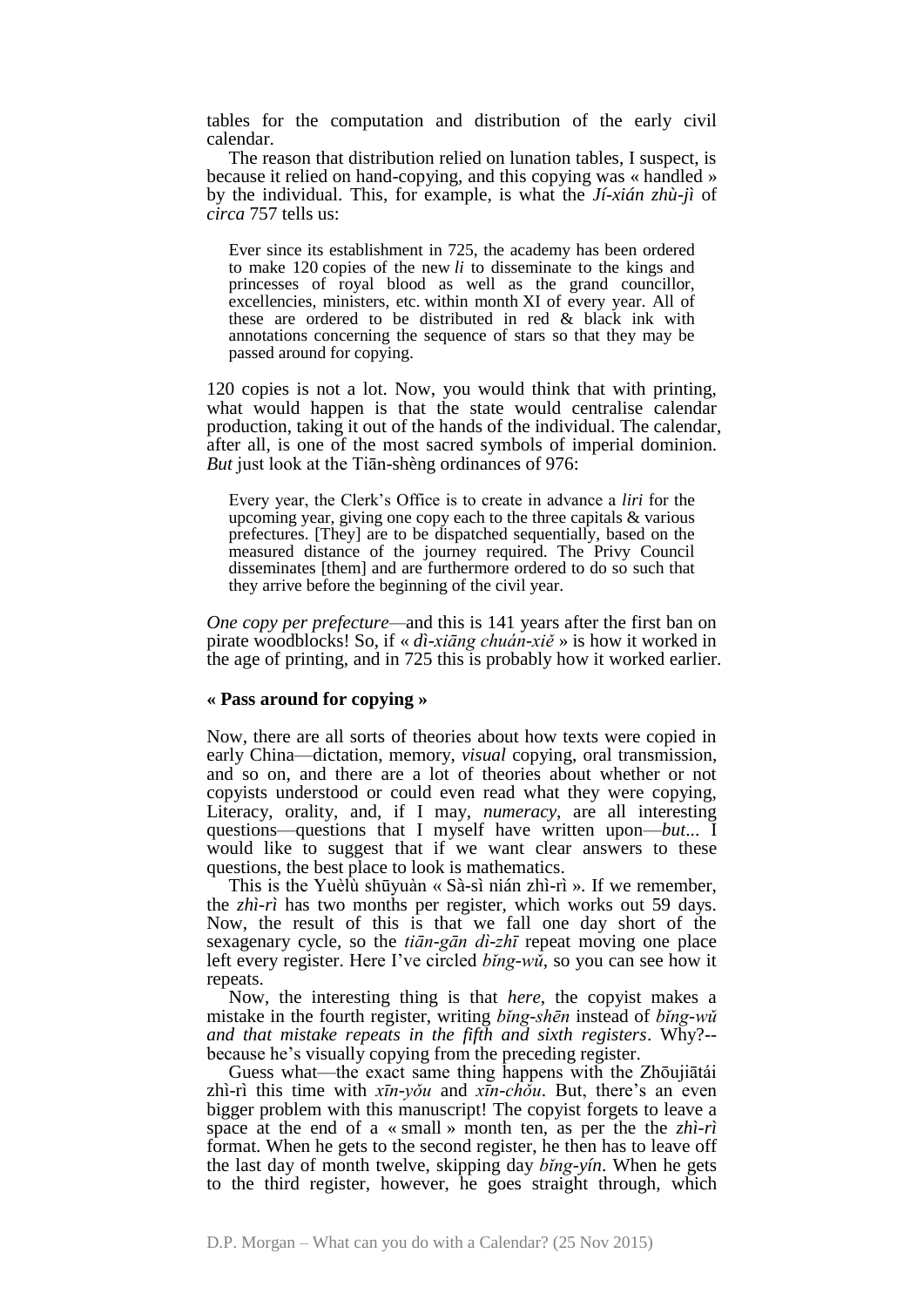effectively moves all of month thee one day forward. He then *repeats* this mistake through registers four, five and six, until he gets to his *other mistake*, then, he apparently realises what he's done, because he once again skips the last day to reset month nine to the correct new moon date. These mistakes are *clearly* products of visual copying, and it's interesting to see that the copyist, himself, is able to *identify* and *correct* them, because that's proof that he understands. We see this in the Zhōujiātái and Yuèlù « calendars », and I can tell you from experience that it's pretty common. Regardless of whether it's « public » or « private », a tomb or an administrative site—this is just something that happens with day calendars.

Now, when it comes to the annual calendar distribution, the lunation table makes sense: it's small, it's light, it's fast to copy, and it's expandable, upon delivery. But the genius of this document is that it provides fail-safes against copy-error. First, the document is formulaic and offers a minimal number of characters to copy—or *miscopy*, as the case may be. Second, you have predictable sequences of month-size and *gān-zhī*-day the size always goes  $\ll \pm$ . 小、大、小、大、小、大、大、小 », so all you have to do is find the « double  $\pm$  ». The *tiangan* always come in pairs, going backwards through the count. The *dizhi* come in opposite pairs—*zi – wu*, for example, and they proceed in a predictable sequence. The *tiān-gān dì-zhī* sequence, furthermore, is tied to the size-sequence. Now, all you really need is the *gān-zhī*, because the sequence of *tiān-gān dì-zhī* is determined by month-size, but let's say that you make a mistake... writing *ren* instead of *gui*, or *you* instead of *wei*.... Well, the fact that you have three parallel sequences in 60 characters makes it really easy to *spot* that mistake.

#### **Conclusion**

So, « calendars » offer us a really interesting case study in manuscript transmission: we know how they were computed; we know how they were distributed; we know how they were copied; and we know how they were used. Top to bottom, capital to frontier, public to private, you can see trace the entire process. When you do that, what you see is a diffusion of production to a local and/or individual level—a diffusion that relied upon local officials to understand, unpack, and correct *li* knowledge and a diffusion, more importantly, that expected and took proactive measures against human error, human error caused by mindless visual copying.

The new year's lunation table arrives at a district office, this is « passed around for copying », and it is... *expanded on site* into the necessary formats: display calendars, duty logs, or the sort of *weird* multi-year lunation table you find at Zhangjiashan. Some of these formats are designed for recording events. The events they record are individual in nature, and they appear in an individual's tomb, *and nowhere else*. Now, we *all* use these calendars to speak about that individual: to place his death, to date his tomb, to identify his official function, and so on, because there's no reason—and no evidence—to doubt that it belongs to him.

I think we all assume also that he *wrote* his own « diary ». We can imagine other possibilities, *I know*, and we can try to falsify this in the future, *I will*, but this is the simplest possible explanation. Well, if he *wrote* his « diary », then we have his *handwriting*, and his handwriting allows us to say what else he wrote. In the case of Zhangjiashan, it looks like the tomb occupant took the leading role